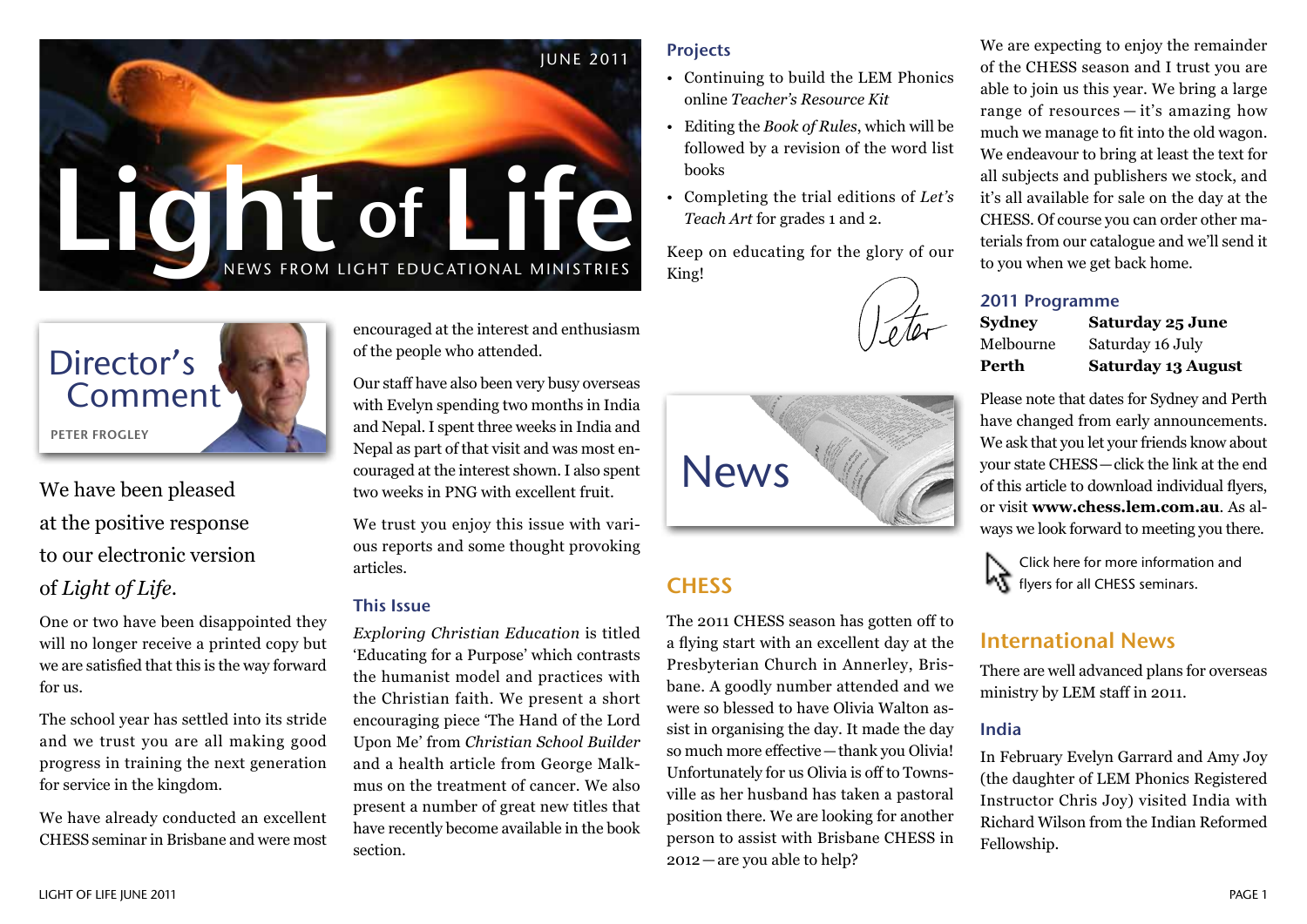Despite some political unrest and uncertainty, Evelyn conducted successful LEM Phonics seminars in the provinces of West Bengal and Sikkim. Peter Frogley and Richard visited Bagdogra, Kalimpong and Darjeeling before meeting up with Evelyn and Amy in Mirik. The team was able to plan a number of seminars for February 2012 and we are interested in any experienced LEM Phonics teachers who may wish to join us for this adventure.

The team travelled via Kolkata to Kathmandu, Nepal, where they were accommodated in fine manner by the LRI school. LRI is a school of 2,200 students and is a great example of a high standard school in Nepal. Although it was end of year exam time the leaders graciously made time for teachers to attend a four day seminar. The host, Urish Sharma, had gone before and organised what was almost impossible. Richard travelled on an exciting adventure to a village close by (but still 4–5 hours travel time) and enjoyed a very profitable seminar there.

Urish has rented an office in town and has begun printing books under licence from LEM. He has been very busy planning for a return visit in September when Peter is scheduled to train teachers in Kathmandu for two weeks and Richard plans to run three seminars in locations outside Kathmandu.

Urish has established a Board of three men for this project and we are believing this will see the successful establishment of LEM Phonics in Nepal as well as Northern India.

Peter then travelled south to Rajahmundry in Andrha Pradesh province to visit Samuel Merupu, who has assembled a team of four men to promote LEM Phonics in that area. Plans were made for LEM Phonics seminars into 2012.



*LEM Phonics students in Kathmandu, Nepal*

Richard Wilson has done some excellent ground work in getting the LEM Phonics program established in India and we look forward to very good fruit.

#### Papua New Guinea

In April and May Peter Frogley travelled to Alotau in Milne Bay province to conduct two weeks of training in LEM Phonics.

Mesia Novau was to join him but he was held up in Port Moresby through some unforeseen events (which are all too common in that part of the world).

In ESL nations we conduct the introductory course in two one-week modules. These were conducted in the Kwato church, with over 85 teachers in attendance in week one and over 100 in week two. Results were very encouraging with well over 40 teachers qualifying for their introductory certificates. A number are planning to take the intermediate course and we are keen to see fully qualified instructors in PNG.

There are plans for Kwato to become a distribution point for LEM Phonics materials in the Milne Bay area. There were well over 20 schools represented and the leaders have been commissioned by the local education office to introduce the program throughout the province.

In addition, we are negotiating with a number of schools in New Britain and the Highlands for LEM Phonics training.

Mesia Novau continues with various projects including a new school at Fife Bay (his home town) which is to be built around LEM Phonics. He has also been asked to write a submission to government on LEM Phonics.



The LEM Home Education Assistance programme closed at the end of 2010.

Many former HEA students have now graduated—not only HEA, but also tertiary courses, often with distinction. Some now have families of their own. Over the years literally hundreds of families have been helped with their educational programs.

### Assessment Service

Our popular assessment service, however, is continuing. These assessment tests enable us to assess the standard at which children are working in the key subject areas of language and maths, and then recommend suitable texts.

If you are commencing home education these tests are almost indispensable in ensuring you purchase the right books for your children. Obviously tests are not applicable for children beginning their formal education.

### Setup sheets

Setup sheets have been created for the majority of texts we sell. They provide a guide to what you should cover each week of the 'school' year and when tests are to be taken. These sheets are available for \$5.00 each.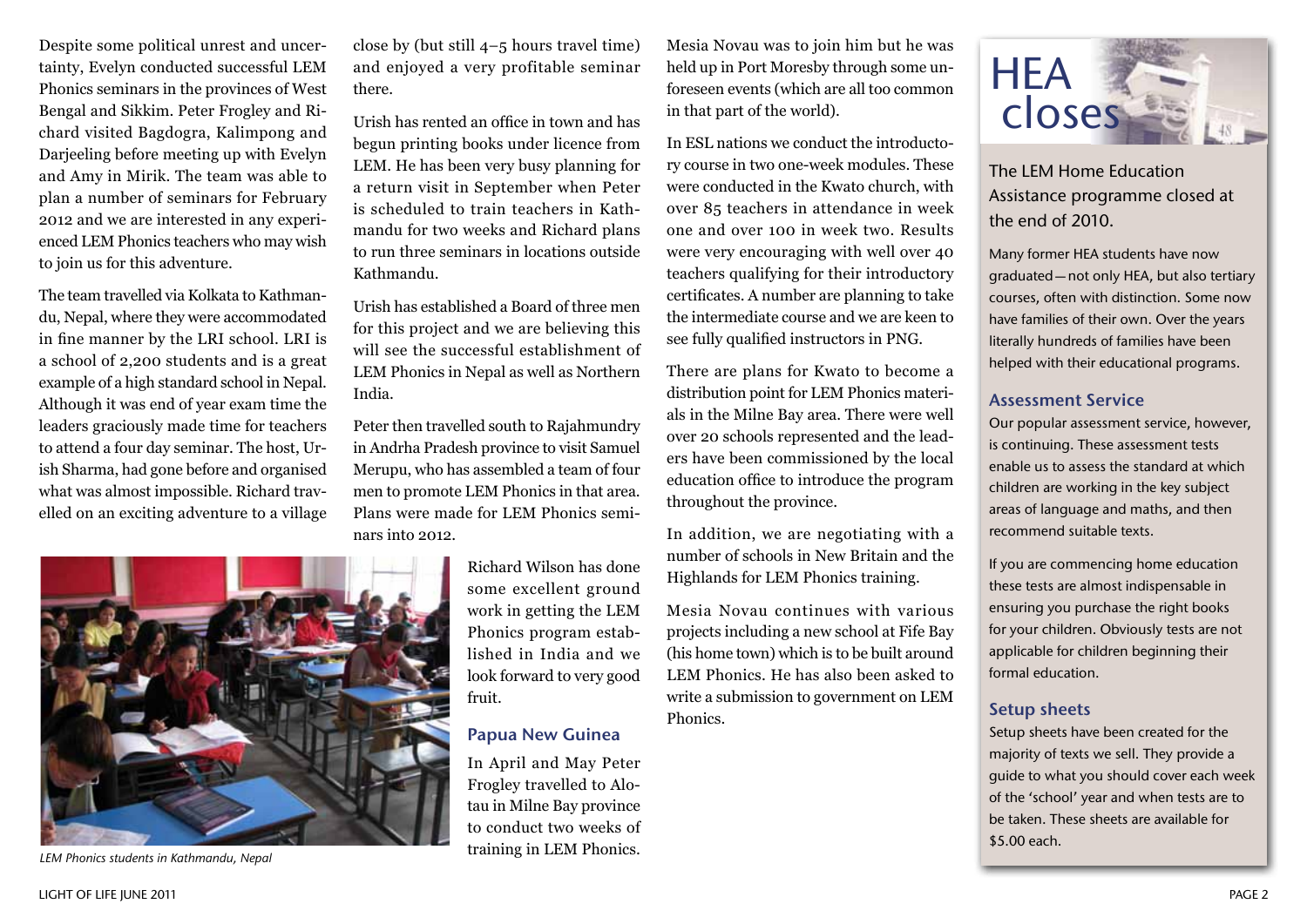

# No. 80: Educating for a purpose

I have been in India, Nepal and Papua New Guinea in the last couple of months.

Education is based much more in reality in those nations because the people live in a world that is more real. Their lives are closer to the creation and are thus more in tune with God and His ways. On one hand their views on life tend to be more simple, yet on the other hand they are more profound than those of many in the West.

#### Give me simplicity

It is particularly notable in Papua New Guinea that the general philosophy of life is much more Christian, as is their thinking and approach to education. Some would say they are fifty plus years behind us in the west, but I would prefer to suggest that they have not lost as much as we have and are actually fifty plus years ahead. They have not yet lost the fundamental idea of an education that is based on Christian standards.

Thus the presentation of a Christian philosophy of education did not require as much undoing of their thinking — they had not had the same opportunities as their western counterparts to imbibe of the godless philosophies that guide present day western education. In all it was for me a refreshing and indeed a quite pleasant experience.

### What have we done?

This time in the developing world has caused me to ponder afresh the values that undergird not only our western education system but indeed our culture.

The pursuit of an understanding of Christian education for some thirty plus years has begun to develop an ability in me to think biblically. The foundation of that thinking is that we begin everything with God. And beginning with God leads inevitably to grand and inspiring thoughts. One of the first of which is that there is a *reason*  and the reason begins and ends with God!

### Our calling

He has created me in His image to fulfil His will in building His kingdom on this earth in our day.

Nothing gives me more pleasure than to share this inspirational idea with anyone who is even remotely interested.

This great call of God is our vision, our motivation, our reason for living—and it is grand because it is bigger than we are. Actually, that is an understatement—'bigger' does not do justice to the grandeur of God's

plan destined to be worked out through you and me. And through His grace God is well able to lift us up to competence in serving Him.

Being on God's team, that is a member of His body, the church, is the fulfilment of the yearning of the human heart.

My boss is the greatest. In fact, He is the Almighty—perhaps better put 'All Mighty'. And in His wisdom He has chosen us to outwork in power, authority and ability the greatest scheme ever devised—not by man, but by God Himself!

So, Dad, Mum and teacher, we are called to train up a new generation of young men and women for their God-ordained purpose and destiny to build God's kingdom here on this planet, Earth. Yet this great vision is outworked day by day in teaching spelling and times tables and bringing order and discipline to young lives as we establish the tools through which they will achieve great things in and for God.

### World's offering

By contrast to this wonderful vision and purpose God has given us for not only our children but also for our own lives, we have modern state-sponsored education. This educational system is legislated into existence as being secular—in the sense that it may definitely not be Christian. Somehow, to the world today, being Christian is like contracting a disease to be avoided at all costs. Secular, it seems, means 'without God' and thus without His value system.

What is the nature of this system of education and how will it effect our children should we chose to entrust them to it?

To understand this system we need to explore recent history and see how man's thinking has progressed (or should I say regressed).

### History of change

As a fruit of the Reformation, education was reoriented to follow the teachings of the Bible in much of the west. As time went by men rose up in rebellion against God in our universities to question the thinking and practices found in the Bible. They questioned doctrines such as the trinity and the virgin birth and soon they had progressed to Unitarianism (one God with no trinity). Then questions on reliability of Scripture were raised and pursued through rationalism and by the eighteenth century rationalism became the established view. Man decided he did not need God. He could arrive at truth by his own will and reasoning abilities.

By the late nineteenth century man had decided that reality was a process. Life or existence was a process or a chain of events without plan or purpose. As there is no God they concluded there can be no plan or purpose beyond man himself.

Being a God-hater, the great educator John Dewey warmly embraced this process thinking and applied it to the *process*  of education. Dewey infamously wrote in his book, *A Common Faith*: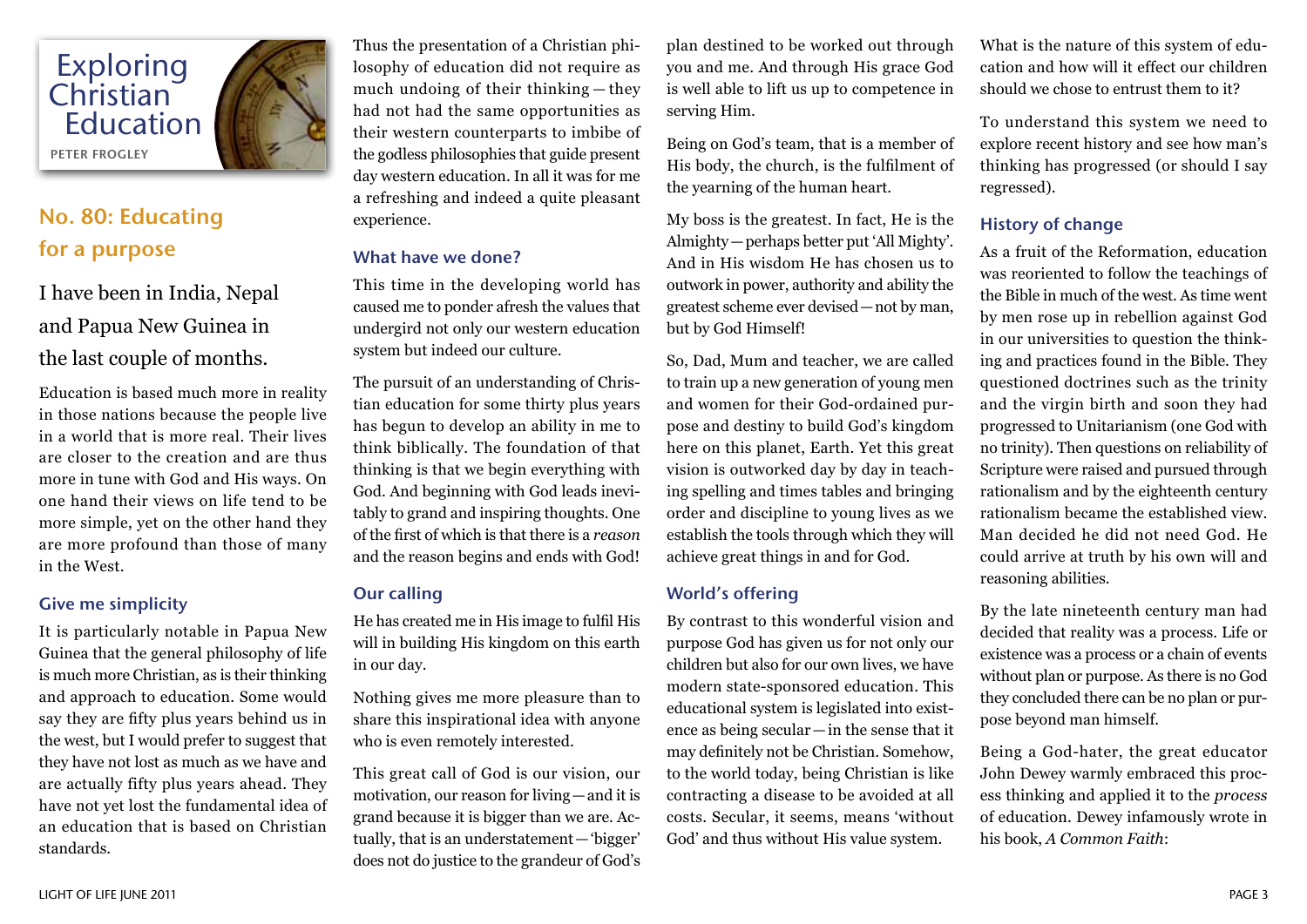There is no God, and there is no soul. Hence, there are no needs for the props of traditional religion. With dogma and creed excluded then immutable truth is also dead and buried. There is no room for fixed natural law or permanent moral absolutes.

With this belief system/statement of faith Dewey proceeded to develop a system of education called 'progressive education', and he became known as 'the father of modern education'.

It became known as progressive education not so much because it claimed to be progressing to a better education, but rather that life is progressive or a process. Dewey's task was to structure a system of education to help children grow up in a world without meaning or purpose. A world where the past had no meaning and the future was unknown and unknowable.

That is why Dewey and his disciples have made unusual, even disturbing (for Christians) statements about the nature of education. On this basis Dewey could write:

The school is a social institution. Education is a social process…

…the true centre of correlation of the school subjects is not science, nor literature, nor history, nor geography, but the child's social activities. …I believe that this gives the standard for the place of cooking, sewing, manual training, etc. in the school.

Many have still not realised that the nature

of education has dramatically changed in the last century. Teachers are no longer to be known as teachers — as in people who instruct in truth or fixed knowledge—but rather are 'facilitators of learning'. Children are to discover truth and meaning for themselves as there is no truth or meaning outside one's own personal perception. So there is no longer a place for teachers to instruct. Of course, in practice this is impossible and provides yet another illustration of the reality that only a Christian worldview can actually be lived without contradiction.

# Education actually becomes the cultivation of the sinful nature and runs a significant risk of training more effective sinners

Undaunted, one expert declared:

The accumulation of knowledge is not only unnecessary, it is probably actively harmful. Development of creativity is the important thing. A child must feel completely unpressed and free from inhibitions, so that his natural creativity will blossom and flourish.

The biblical idea that all are born with a sinful nature which will continue to manifest itself in increasing self-centred activity has

long since been rejected by our modern educational leadership. As a result education actually becomes the cultivation of the sinful nature and runs a significant risk of training more effective sinners. Just as I write this the media have informed us that hundreds of children six and under have had to be excluded from their schools and preschools in the past couple of years because of behavioural problems. It is of great concern that our educational experts seem to have no answer to such an absurd situation.

### Methodology

The current expression of this enlightened new way of thinking about education also produces a different classroom. Gone are rows of neatly arranged desks all facing the teacher who is to impart knowledge. This has been seen for some time as a very inhibiting environment that provides no place for students to express themselves. In place of those regimented rows of desks are tables arranged around the room so that students can be grouped around them, whilst the teacher's desk is placed unobtrusively in the back corner so as not to interfere with the students learning. There is a philosophical logic to this new innovation. There is no authority higher than the students themselves, which is why the teacher sits in the back corner. Thus the students are arranged around a table to discuss topics (about which they know little) and then come to a joint decision which reflects the collective ignorance of the group. What a tragedy that our next generation is subject to such foolishness.

The late Rosalie Slater, pioneer Christian educator from the USA, wrote in *Teaching and Learning America's Christian History*:

…we closed our Bibles as the educated and political text, and we shifted our level of education from the building of individual Christian character to the building of group character, conformable to society.

What is being produced today in our school systems is group character and unfortunately this is too often the case even in our Christian schools.

We have not fully appreciated how important it is for Christian character to be built in the lives of each of our children. The Bible calls this process discipleship—it is Jesus' preferred method of training—and yet so many Christians today have abandoned His method for that of the world.

### The antidote

The antidote to all this humanistic mumbojumbo is to focus on building Christian character in the life of each individual student in our care—young people discipled to the ways of our God as revealed to us in Scripture. It is a quite different model than that offered by the world and we Christians must understand God's ways and be able to put them into practice or inevitably we too will become victims of the godless system of today.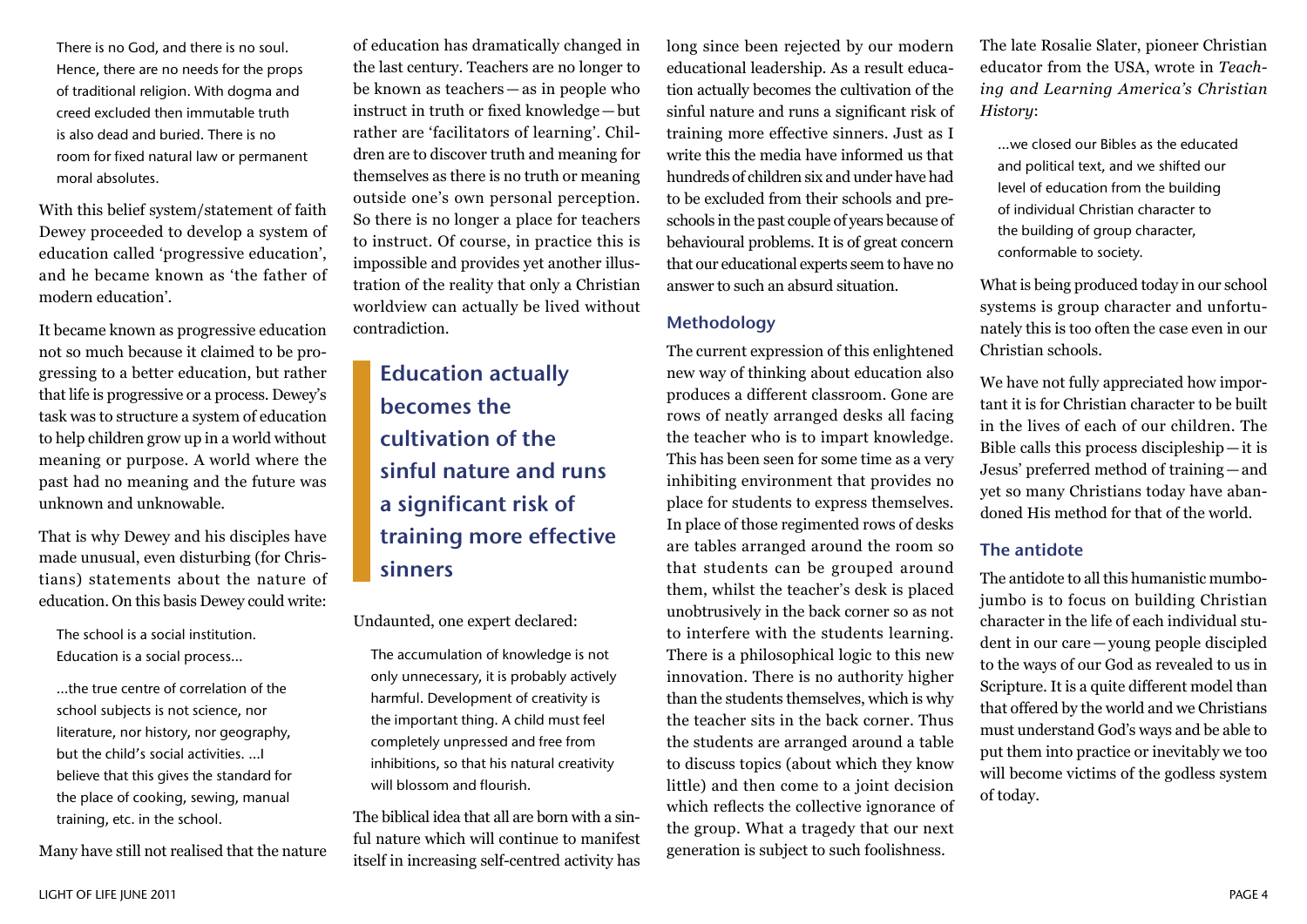

# What a paradox that our almighty God would use weak, failing mortals to build His eternal kingdom!

Men and women with finite minds daily teach about an incomprehensible God. Teachers, fighting their own battle between right and wrong, are called to train children in godly character. As kingdom workers, teachers need divine power to labour.

We teachers need to recognise we are in God's hand. We are only tools in the hand of the Craftsman. To illustrate, consider a carpenter wielding his hammer. Success shows the skill of the *carpenter* much more than the outstanding qualities of the *hammer*. We really are just the instrument. God is the Master Teacher, using us as instructors.

Now most carpenters would agree that the quality of their hammer does contribute to their effectiveness. Likely they feel a bit limited the day they need to use a cheaper, spare hammer because of having left their Estwing at the previous job site. So the quality of the tool is important for best performance. Although few carpenters have the privilege to design and smith their

own hammer, God has done that with each of us. He has uniquely designed us to serve in our classroom.

As teachers, we experience discouraging days sometimes. Our explanations in maths class yield only blank looks from the class. The English lesson about adverbs has little inspiration for students or teacher. Perhaps reading class even needs to be omitted since the teacher lost the race with the clock. What then? Let us remember the days when teaching went well. It will encourage us as we realise that God has indeed fitted us for this calling. After days of success, we ought to humbly thank God. As ridiculous as a hammer boasting of its hard head or good balance, so are we for feeling smug about our own teaching skill.

# Our moments of weakness show God's hand on us

God not only prepared us but He also leads us. Picture a young father in church, leading his three-year-old son by the hand up the aisle and then guiding him into the appropriate bench. Let us review God's unmistakable direction in our lives. The circumstances, counsel, and personal interest that led us to begin teaching was God's hand. The thought that entered our mind while we were praying for a devotional idea or the decision on how to correct a behavior issue was also God's direction. God's hand leads.

God also enables with His hand. Let us illustrate with a scene from a game. Nineyear-old James is trying to hit a ball. But his aim is very poor, so Father places his hands on James's, and together they swing. Crack! The ball sails into the outfield. Have we felt God's hands over our own? What about that hectic morning that gave us little time to prepare the lessons, but turned out well? Perhaps the devotional idea was only partially developed in our mind, yet God helped us present the truths clearly and earnestly. Was it not also God's enabling that lent extra inspiration for the day after the late night of Bible school? Our moments of weakness show God's hand on us. God's hand shows He is near. Fiveyear-old Jesse begs Father to go with him and hold his hand as he takes the kitchen scraps out after dark. He wants the security of Father's hand. We can count on God's nearness as we apprehensively call students' parents to report their recent misbehavior. Or perhaps it is the corrective sessions with struggling students when we need God especially near. Listen to God's promise: 'My presence shall go with thee, and I will give thee rest' (Exodus 33:14).

Our devotion to God and communion with Him determines what He can do with us. We need vibrant daily personal worship so that He can encourage, enable, lead, and further fit us as tools to build His kingdom.

*Christian School Builder, March 2011*



# A Natural Approach to Cancer

*I'm sure most people know someone suffering from cancer. This is an excellent article from George Malkmus on the present medical treatment of this insidious disease. I have edited it significantly whilst retaining the essential points.*

### How modern medicine deals with dysfunctional cells

All cancers, no matter where they are in the body, are merely undetected maverick cells that have developed into cancer cells. This normally happens because a weakened immune system failed to recognize and destroy them before they began growing and splitting out of control.

Doctors are taught that the way to deal with these cancer cells is to use chemotherapy, radiation, and surgery. These methods further weaken the immune system, making it more difficult for the body to heal itself.

None of these methods is capable of healing cancer, because all healing is self-healing occurring when conditions favourable to healing are found in the body. It would thus seem the best approach to cancer would be to build the body's immune system to enable it to have the best chance of healing itself.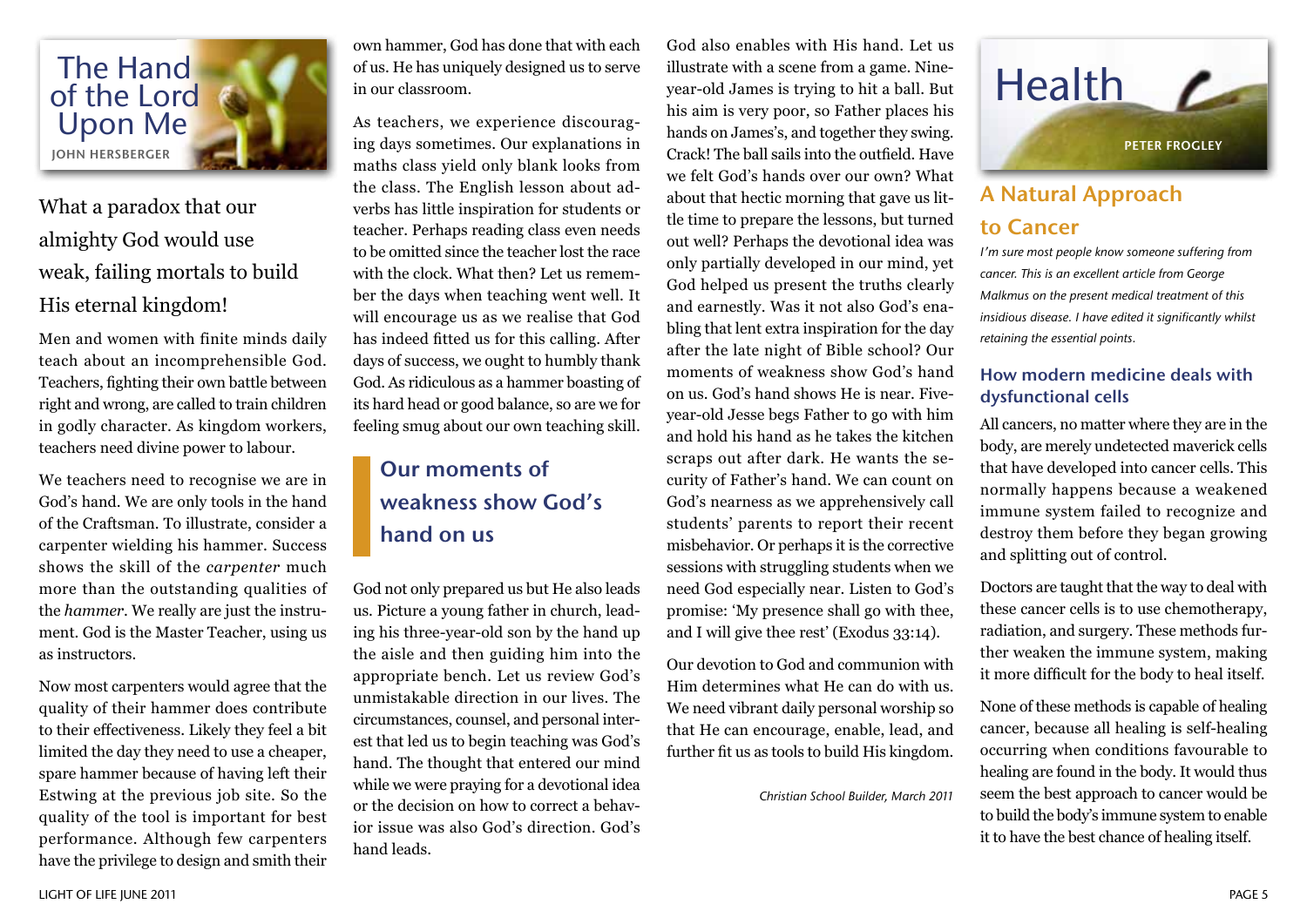#### *Chemotherapy*

Chemotherapy involves the use of an extremely toxic and poisonous chemical drug. It attempts to kill the cancer cells before the chemotherapy kills the patient. Chemotherapy is also capable of creating cancer in a non-cancerous body.

The most common types of cancers to result from chemotherapy treatments are lymphomas and leukemias, according to the American Cancer Society.

#### *Radiation*

Radiation destroys cancer cells by burning them. Unfortunately, radiation not only destroys cancer cells, but also nearby, noncancerous cells. This further weakens the immune system.

#### *Surgery*

Surgery to remove cancer requires anaesthesia which offers its own risks. In addition, lymph nodes are often removed during the surgery, further weakening an already weakened immune system (ironically, lymph nodes are a vital part of the immune system).

### Limitations of medicine

Radiation, chemotherapy, and surgery all may cause problems that don't show up until months or years after treatment ends. These are called late side effects and include heart or lung disease, infertility, and intestinal problems.

Sadly, the only modalities a medical doctor has been taught to use in medical school (and in most states the only modalities a medical doctor can legally use) are those that poison the cancer cells, burn the cancer cells, or remove them by surgery.

If these modalities (which are aggressive and destructive to the immune system) are not successful, the patient is usually pronounced terminal. This often leads the patient to accept some extremely expensive experimental chemotherapy as a last ditch effort to arrest the cancer before being sent home to die (or dying in the hospital).

In some locations if a doctor uses any other modality (including nutrition) other than the poisoning, burning, or cutting to subdue a cancer, that doctor can lose his license, be fined, and possibly go to jail.

Most cancer patients in this country die of chemotherapy. Chemotherapy does not eliminate breast, colon, or lung cancers. This fact has been documented for over a decade, yet doctors still use chemotherapy for these tumours.

> *Allen Levin MD UCSF,* The Healing of Cancer*, Marcus Books, 1990*

Chemotherapy is commonly prescribed to treat most cancers, but, according to the American Cancer Society, even doctors are careful not to describe this treatment as a cure. Because chemotherapy cannot target only cancer cells, its toxic chemicals also destroy healthy cells.

*www.livestrong.com*

Is it any wonder that a survey of oncologists reveals that most oncologists would not allow chemotherapy to be used on

themselves or a loved one in the treatment of cancer? Oncologists have seen firsthand the devastation of the immune system caused by chemotherapy.

### Diagnosed with cancer

If you are diagnosed with cancer it is important to think carefully. Sadly, few doctors will tell you that 98% of conventional cancer treatments (chemotherapy and radiation) can make you sicker to the point that your immune system is severely compromised, making healing increasingly difficult or impossible.

Currently, cancer is the second-most-common cause of death in the US, responsible for one out of every three deaths.

### Is there a better way of dealing with cancer?

While there are no guarantees for healing in any method of treating cancer, there is an alternative way that is much less toxic, less expensive, and offers greater hope for recovery than conventional cancer treatments.

This way is not toxic, does not compromise the immune system (rather it builds it), is not expensive, and is totally contrary to the toxic, immune system destroying, invasive and expensive way of the world.

All healing is self-healing. In other words, God placed within each of our bodies the ability to heal itself if conditions favourable to healing are brought about within the body. We will explore some of these options in future editions of *Light of Life*.



### LEM Publications



### The Sounds of the 75 Phonograms

We have had a Phonogram CD for many years to assist and clarify pronunciation of the phonograms.

We have found some children and most speakers of another language have some difficulties with English sounds. This DVD allows students and teachers alike to see as well as hear the phonograms. The closeups of mouth position and on screen phonograms make this a valuable asset. **\$24.95**

The Sounds of the 75 Phonograms DVD **Click to order**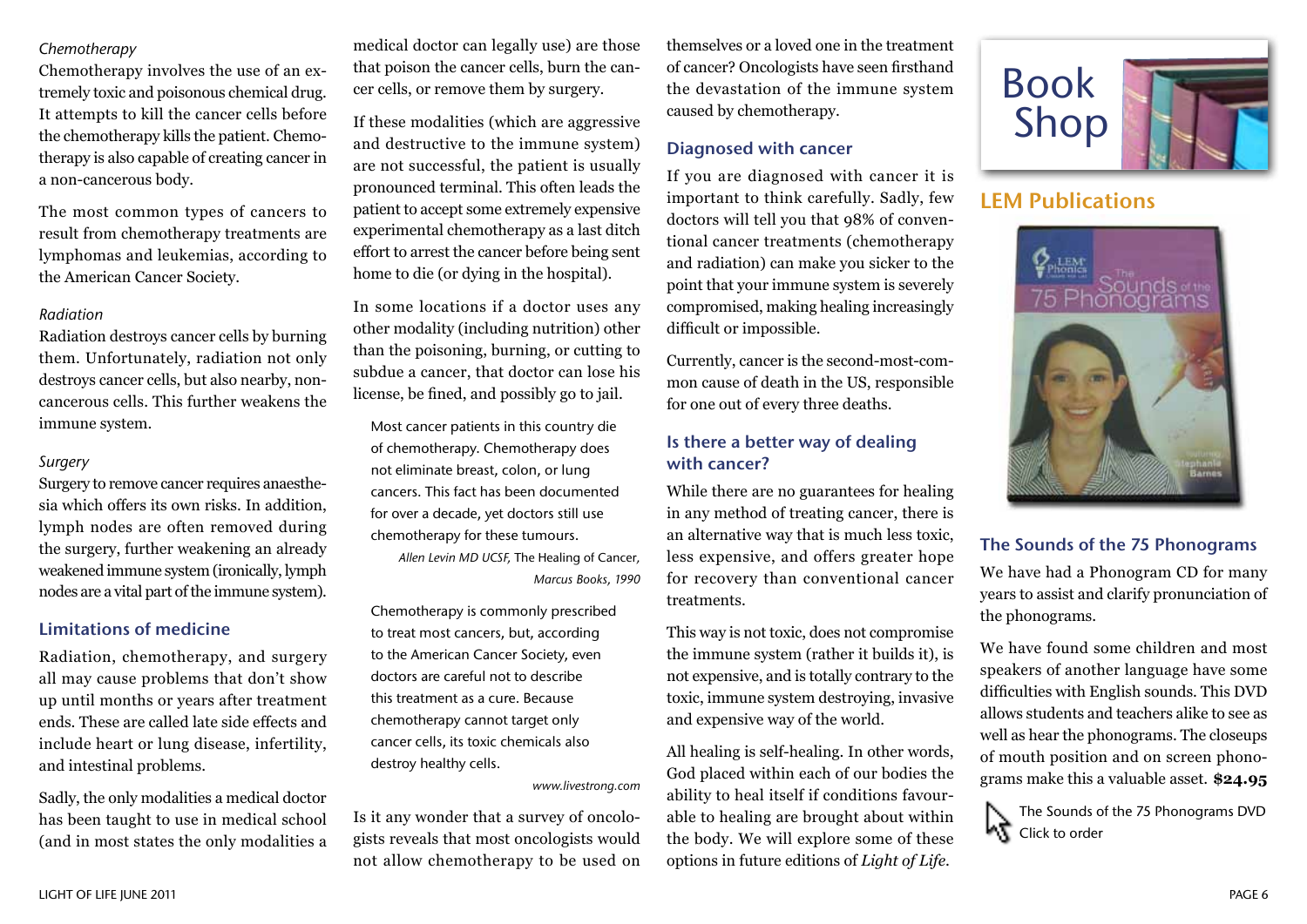## A Beka Mathematics

### Grade 7

*Basic Mathematics 4th Edition*

A minor revision of the third edition, this course is a strong review of all arithmetic con-



cepts and skills. Topics covered include

| cepis and skins. Topics covercu include   |
|-------------------------------------------|
| percents, banking, adjusting recipes, and |
| reading meters.                           |

| <b>Student Text</b>                 | \$34.95 |
|-------------------------------------|---------|
| <b>Teachers Edition</b>             | \$53.40 |
| Curriculum Guide/Solution Key       | \$43.45 |
| Quizzes, Tests and Speed Drills     | \$10.40 |
| Teacher Key to Quizzes/Tests/Drills | \$14.15 |
|                                     |         |

### Grade 8

*Pre-Algebra 3rd Ed* A minor revision of the second edition, the text includes basic skills, measurement,



Algebra, graphs, statistics and probability, business mathematics, geometry, Pythagorean rule and trigonometry, scientific notation and the Metric system.

| <b>Student Text</b>                 | \$34.95 |
|-------------------------------------|---------|
| <b>Teachers Edition</b>             | \$53.40 |
| Curriculum Guide/Solution Key       | \$43.45 |
| Quizzes, Tests and Speed Drills     | \$10.40 |
| Teacher Key to Quizzes/Tests/Drills | \$15.10 |
|                                     |         |



# Great Light Publications

### Nathan's Story

Mike McHugh's beautifully illustrated narrative for young children retells the story Nathan the Prophet told King David to provide a very clear understanding of

what it means Nathan's Story to love one's neighbour. Includes teaching suggestions with scriptures and discus-

sion starters.

48 pages, hard cover. **\$14.75**

### The Life and Legacy of St Patrick

An updated edition of Mike McHugh's former title *Saint Patrick, Pioneer Missionary to Ireland*, this book tells the

> THE LIFE AND LEGACY OF SAINT **PATRICK**

> > Michan LMcBiss

great and inspiring story of how sixteen hundred years ago God used St Patrick to transform Ireland from pagans to Christians.

primary book

This upper

features numerous illustrations as well as a number of colour photographs from Ireland. 149 pages, soft cover. **\$11.35**

### Queen Sheba's Ring

### *Centenary edition, by H Rider Haggard*

Literan Hand

In this tale of love and adventure set in remote interior of Africa in late 1800's, four Englishmen risk their lives to rescue an African princess who claims to be a

descendant of the Queen of Sheba. 298 pages. **\$15.85**

### King Solomon's Mines

*125th anniv. edition, by H Rider Haggard*



century Africa, this is the story of the seasoned hunter, Allan Quatermain, who is hired to guide a wealthy Englishman in search of his lost brother. The story of

finding the brother, however, also becomes a treasure hunt for King Solomon's mines. 237 pages. **\$15.85**

### Fair Margaret

*Centenary edition, by H Rider Haggard*

Historical fiction telling the story of an English maiden, Margaret, who is forced to endure the terrors of the Spanish Inquisition of the late 1400s. The drama reminds readers of the



immense value of religious liberty. 312 pages. **\$15.85**



# Student Library Books

### You can Be Another Great Australian

Margot Ogilvie's book has been available from LEM for some time now and has enjoyed good popularity. Now the



author has prepared a student workbook to accompany the text—a write-in book that provides good, thought provoking questions.

| Text             | \$16.95 |
|------------------|---------|
| Student Workbook | \$15.95 |

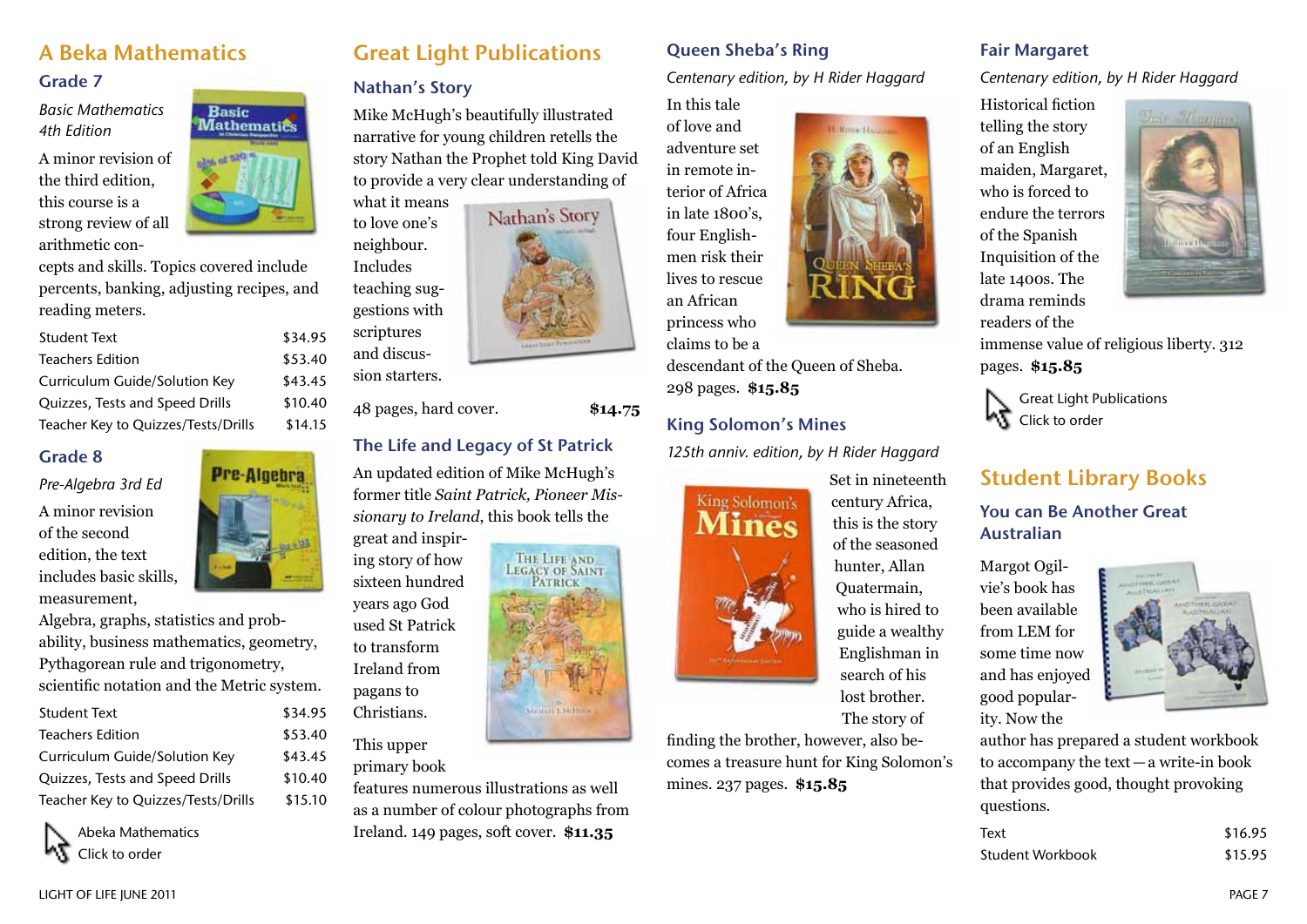### The Cellar Beneath the Cellar

This book is the newly-released second title in Lee Duigon's well-received *Bell Mountain* Series. The bell has rung and our heroes set about finding the hidden sacred





**\$15.85**



### Theological and Family

The Sovereignty of God

#### *A W Pink*

We have not had stock of this great classic for some time, but now in its 26th printing this great book addresses the fundamental question of how God interacts with the created world. 269 pages. **\$17.00**



### A Word in Season

*R J Rushdoony* A series of daily messages taken AWORD IN from over 430 articles Rushdoony wrote for a regular column in an



This is not a 'devotional' of introspective musings, but daily bite-sized readings on uncompromised faith. 152 pages. **\$13.60**

**R.I. RUSHDOONT** 

 $ssot$ 

### Lessons Learned From Years of Home Schooling

A quarter of a century of handson experience in home education comes your way in this book. 26 short pithy chapters of thought and inspiration for home

*Andrea Schwartz*

schoolers. 107 pages. **\$15.85**

Theological and Family Titles Click to order





### A Beka Grade 6 New World History and Geography

We are overstocked on this excellent study of the Americas. Too often Australians have an aversion to studying North, South and Central America in their programs—to their children's loss. This course is the second part to *Old World History and Geography* and completes a very good summary of the world.

Include this great course in your program this year at 30% off.

|                                 | was    | now             |
|---------------------------------|--------|-----------------|
| <b>Student Text</b>             |        | \$30.55 \$21.40 |
| Answer Key to Text              |        | \$17.90 \$12.50 |
| <b>Student Maps and Reviews</b> | \$8.55 | \$6.00          |
| Teacher Key to Map/Review       |        | \$15.25 \$10.70 |
| <b>Student Test Book</b>        | \$8.55 | \$6.00          |
| Teacher Key to Test Book        |        | \$15.25 \$10.70 |
| <b>Student Quiz Book</b>        | \$8.55 | \$6.00          |
| Teacher Key to Quiz Book        |        | \$15.25 \$10.70 |

### Amazing Grace by Peter Rahme

Peter Rahme's excellent biography of John Newton and the story behind the hymn. was \$8.00 now \$4.00





### The Nativity & Boyhood of Jesus

Children and adults will love this beautifully illustrated account from the scriptures. was \$9.95 now \$5.00

### Panorama Large format Charts

These full colour charts present the great stories and personalities of the Bible. The double sided charts fold out to approx. 2.5m.

Panorama of the Old Testament

was \$29.95 now \$14.95 Panorama of Jesus and the New Testament was \$29.95 now \$14.95